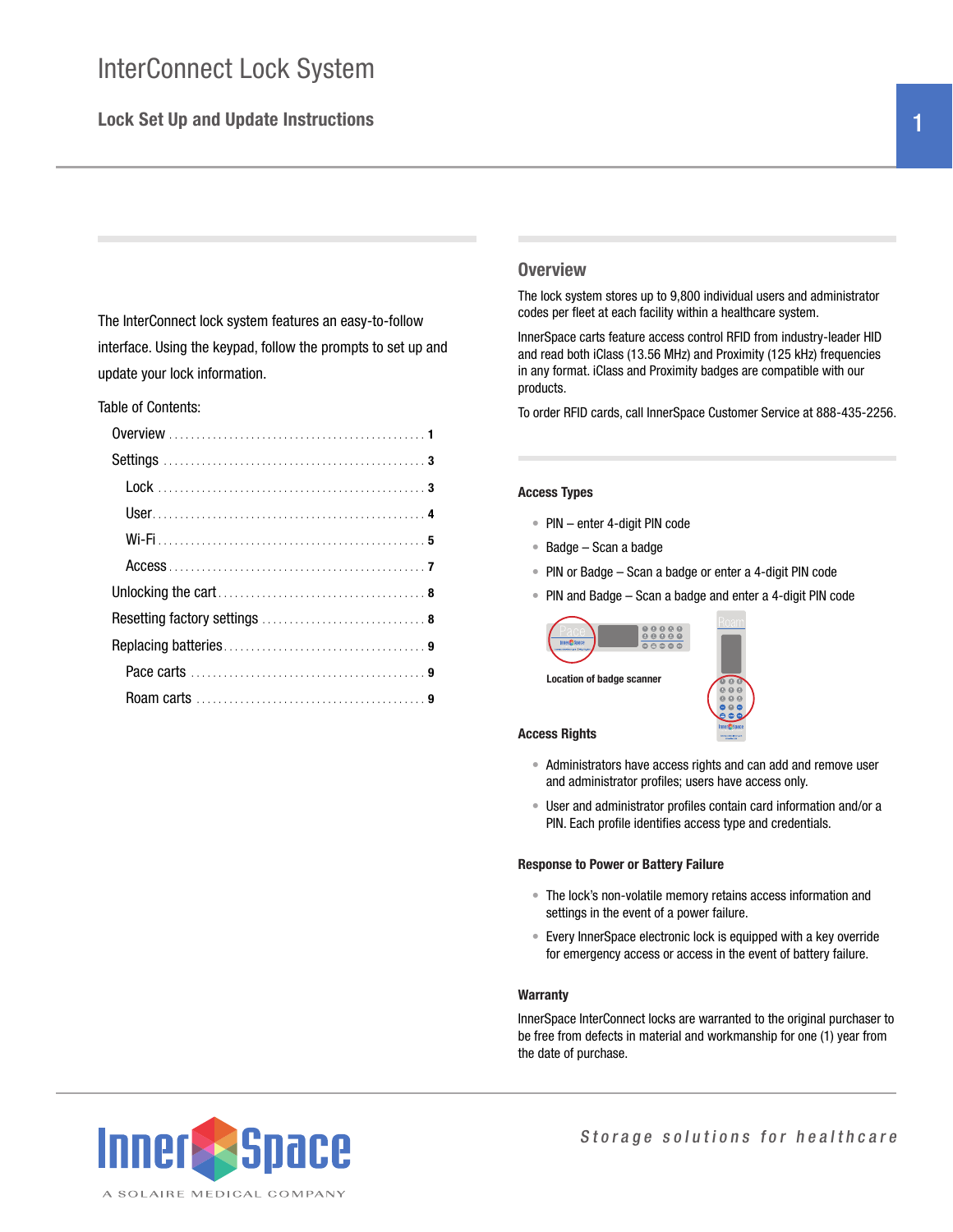# **Settings**

Settings can be accessed by the administrator. The default administrator PIN is 5143.

To start, enter credentials (PIN, badge, PIN or badge, and PIN and badge)

### Select Settings

Settings display has four options:

- Select Lock to view information about the system, create or edit the cart name and location, set lockout duration and attempts, and set auto-lock time
- Select User to add, modify, and remove users and admins, and establish the type of access you are granting users and admins
- Select Wi-Fi to connect to your Wi-Fi network, view network status, and establish syncing to the cloud
- Select Access to define access to individual lock latches

A few things to keep in mind about the keypad:

- You can select the Settings button on the keypad's menu at any time to return to the Settings home screen, or select Home to exit the Settings menu.
- The screen becomes inactive after 5 seconds.
- Select 0 for a space for text entry fields.
- Select 0 for special characters when entering in a Wi-Fi password.
- To enter a number, tap through the letters on the keypad until you get to the number. EX: To enter 2, tap A B C 2.



2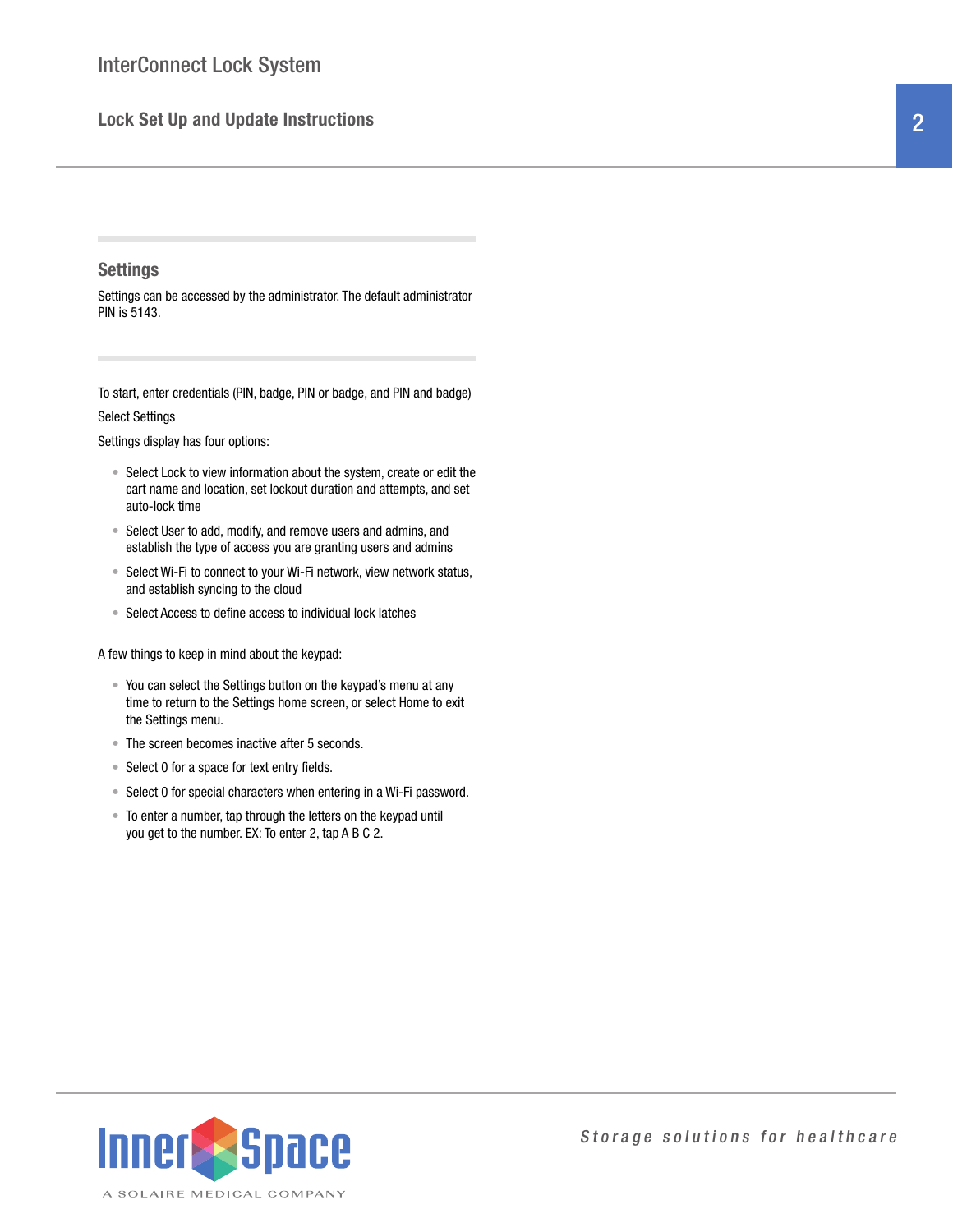### **Lock**

Select (1) from Settings menu to access Lock



#### Select (1) to access the Information menu **(2) Setup (1) Name**



- (1) Name: create or edit name of lock, and select enter to save **(1) Information (2) Lockout**
- (2) Location: create or edit location of lock, and select enter to save
- (3) About: view serial number and firmware version
- (4) Cycle Count: view number of times the lock has powered up

### Select (2) to access the Setup menu



(1) Auto Lock: edit time, and select enter to save. Enter time in seconds **(2) Lockout (1) Auto Lock**

|                        | (1) Auto Lock<br>(2) Lockout         | (1) Edit Time                        |  |
|------------------------|--------------------------------------|--------------------------------------|--|
| <b>OR BACK</b><br>145% |                                      | <b>Duration (seconds): XXX</b>       |  |
|                        | 045%<br><b>SELECT NUMBER OR BACK</b> | <b>SELECT NUMBER OR BACK</b><br>145% |  |
|                        |                                      |                                      |  |
| t enter to save:       |                                      | NEW SETTING (seconds): XXX           |  |
| select enter to save   |                                      |                                      |  |
| sion                   |                                      | 145%<br><b>SELECT ENTER TO SAVE</b>  |  |
|                        |                                      |                                      |  |

(2) Lockout: turn lockout on or off, and enter duration time and **15% CDERVOOL:** tarm lockout on or on, and once take addition and and pumpler of attempts before lockout. Select enter to save. **Enter time in seconds** 



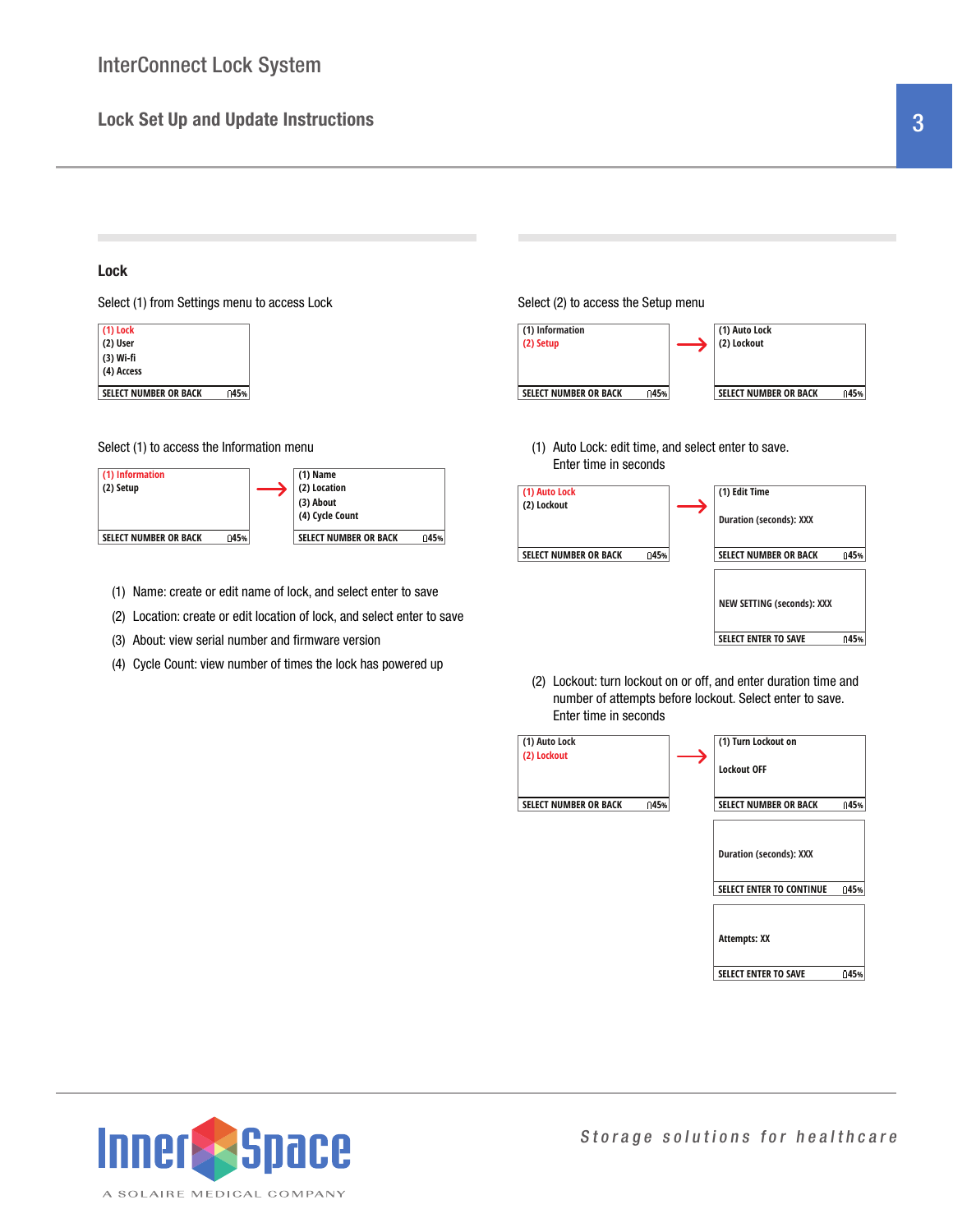**Lock Set Up and Update Instructions**

### **User**

These instructions reference all access types, but some screens may look different depending on whether you've been assigned PIN only, Badge only, PIN or badge, or PIN and badge. Follow the prompts on your lock display for user setup.

Select (2) from Settings menu to access User



(b) Add Sect of (E) Add Adminitential enter and describe daminitentially, and select (optional), scan user or admin's RFID card (optional), and select **enter to save (Uptibilal), SCAIT USER OF ADMINITS NETD** 

| (1) Add User<br>(2) Add Admin<br>(3) Modify User or Admin<br>(4) Remove User or Admin | Name:<br><b>NAME</b><br>Use (0) for space | (1) Modify Name<br>Name: NAME<br>PIN: XXXX<br>Card: XXXXXXXX |
|---------------------------------------------------------------------------------------|-------------------------------------------|--------------------------------------------------------------|
| 145%<br><b>SELECT NUMBER OR BACK</b>                                                  | 145%<br>SELECT ENTER TO CONTINUE          | <b>145%</b><br><b>SELECT NUMBER OR BACK</b>                  |
|                                                                                       | <b>Enter PIN or Skip</b>                  | Select (1) to Change Name, (2) Change PI                     |
|                                                                                       | PIN: XXXX                                 | Admin Access, or (4) Change Card (badge                      |

| (1) Add User<br>(2) Add Admin<br>(3) Modify User or Admin<br>(4) Remove User or Admin |                    | Name:<br>NAME<br>Use (0) for space              | (1) Modify<br>Name: NAM<br>PIN: XXXX<br>Card: XXXX) |
|---------------------------------------------------------------------------------------|--------------------|-------------------------------------------------|-----------------------------------------------------|
| <b>SELECT NUMBER OR BACK</b>                                                          | $\blacksquare$ 45% | SELECT ENTER TO CONTINUE<br>$\big  145\% \big $ | <b>SELECT NUN</b>                                   |
|                                                                                       |                    | <b>Enter PIN or Skip</b><br>PIN: XXXX           | Select (1)<br>Admin Aco                             |
|                                                                                       |                    | SELECT ENTER TO CONTINUE<br>45%                 | (1) Change<br>(2) Change<br>(3) Change              |
|                                                                                       |                    | <b>Scan Card or Skip</b>                        | (4) Change<br><b>SELECT NUN</b>                     |
|                                                                                       |                    | <b>SELECT ENTER TO SAVE</b><br>045%             |                                                     |
|                                                                                       |                    | <b>NAME has been successfully</b><br>added      |                                                     |
|                                                                                       |                    | 045%                                            |                                                     |

(3) Modify User or Admin:

Select by (1) Name, (2) PIN, or (3) Card (badge). Select 5 to view additional names



**SELECT ENTER TO SAVE 45%**

| <b>145%</b> |
|-------------|
|             |

Select (1) to Change Name, (2) Change PIN, (3) Change Admin Access, or (4) Change Card (badge) **(2) Change PIN**

|    |     | (1) Change Name                            |              |
|----|-----|--------------------------------------------|--------------|
| UE | 45% | (2) Change PIN                             |              |
|    |     | (3) Change Admin Access<br>(4) Change Card |              |
|    |     | <b>SELECT NUMBER OR BACK</b>               | <b>1145%</b> |

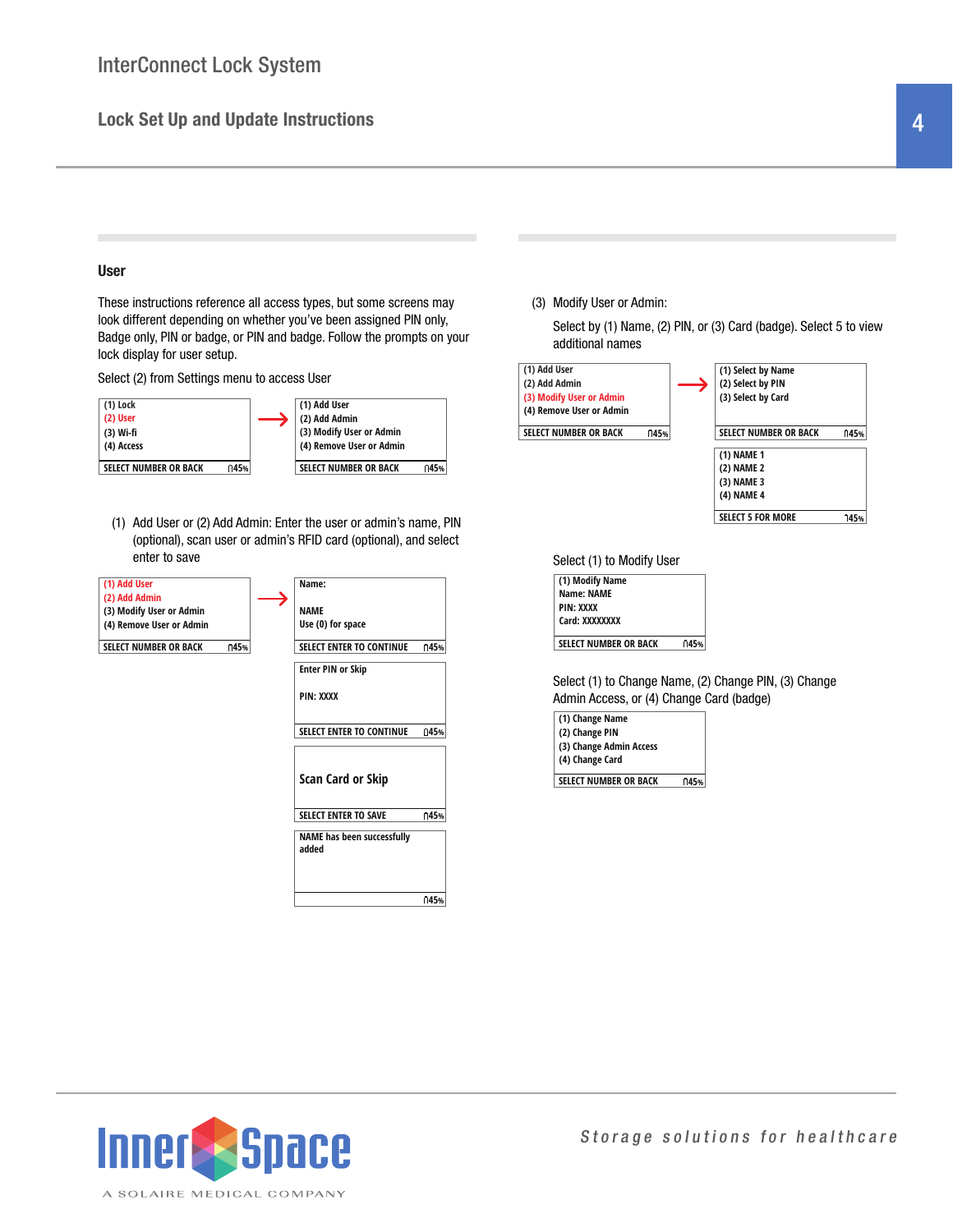**User** *(continued)*

(4) Remove User or Admin:

Select by (1) Name, (2) PIN, or (3) Card (badge). Select 5 to view additional names



Select (1) to Delete user or admin **Enter PIN**

| (1) Delete User                             |  |
|---------------------------------------------|--|
| Name: NAME                                  |  |
| <b>PIN: XXXX</b>                            |  |
| Card: XXXXXXXX                              |  |
|                                             |  |
| <b>SELECT NUMBER OR BACK</b><br><b>145%</b> |  |

### **Wi-Fi**

InterConnect locks can be connected to Wi-Fi to access the subscriptionbased Smart Solutions platform, which allows administrators to manage InterConnect locks remotely via computer. Call Customer Service at 888-435-2256 for subscription information.

Select (3) from Settings menu to access Wi-Fi



The system scans for and displays available networks. Select 5 to view more networks.

To access the network, select the desired network, enter password, and select enter to continue. Use the 0 key for special characters when entering a password (available special characters are  $0!@#\$\%^{\wedge} \&^*()~`$  -=[]{}\|;':"<>?,./)

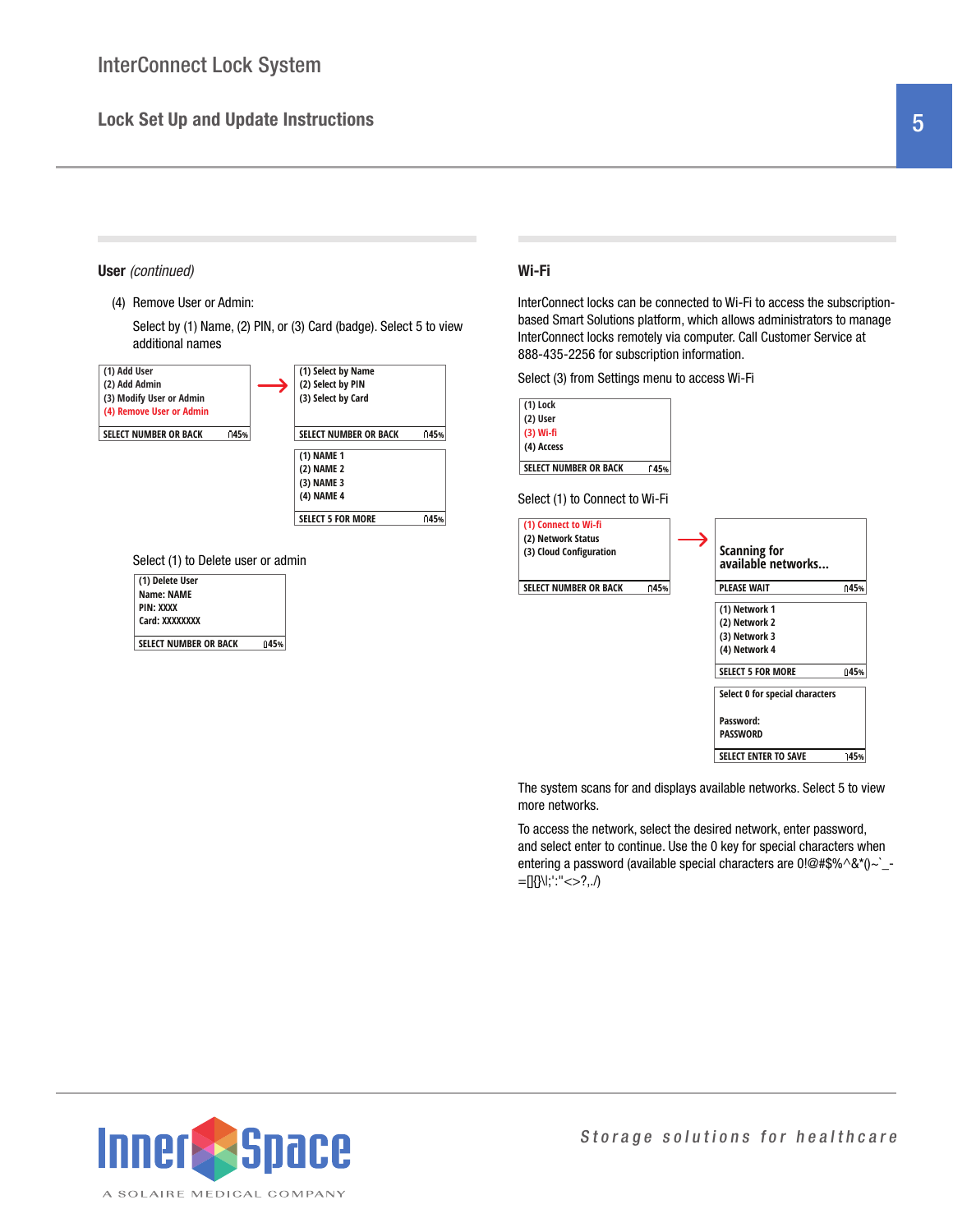# **Lock Set Up and Update Instructions**



InterConnect system connects to and identifies the paired network. Select enter after viewing information

(1) Edit Sync Interval: Update interval to sync lock system to the cloud, and select enter to save. Anywhere from a 1- to are cread, and corport office to cavid-**Validative** State



 $(2)$  Check Sync: Last sync information displayed. Select enter after viewing information **(1) Edit Sync Interval**



(3) Force Sync: Lock system syncs to the cloud and displays successful or failed sync. Select enter to continue







**(2) Check Sync**

**(3) Force Sync Syncing... Sync Success/Failure**

**(1) Edit Sync Interval**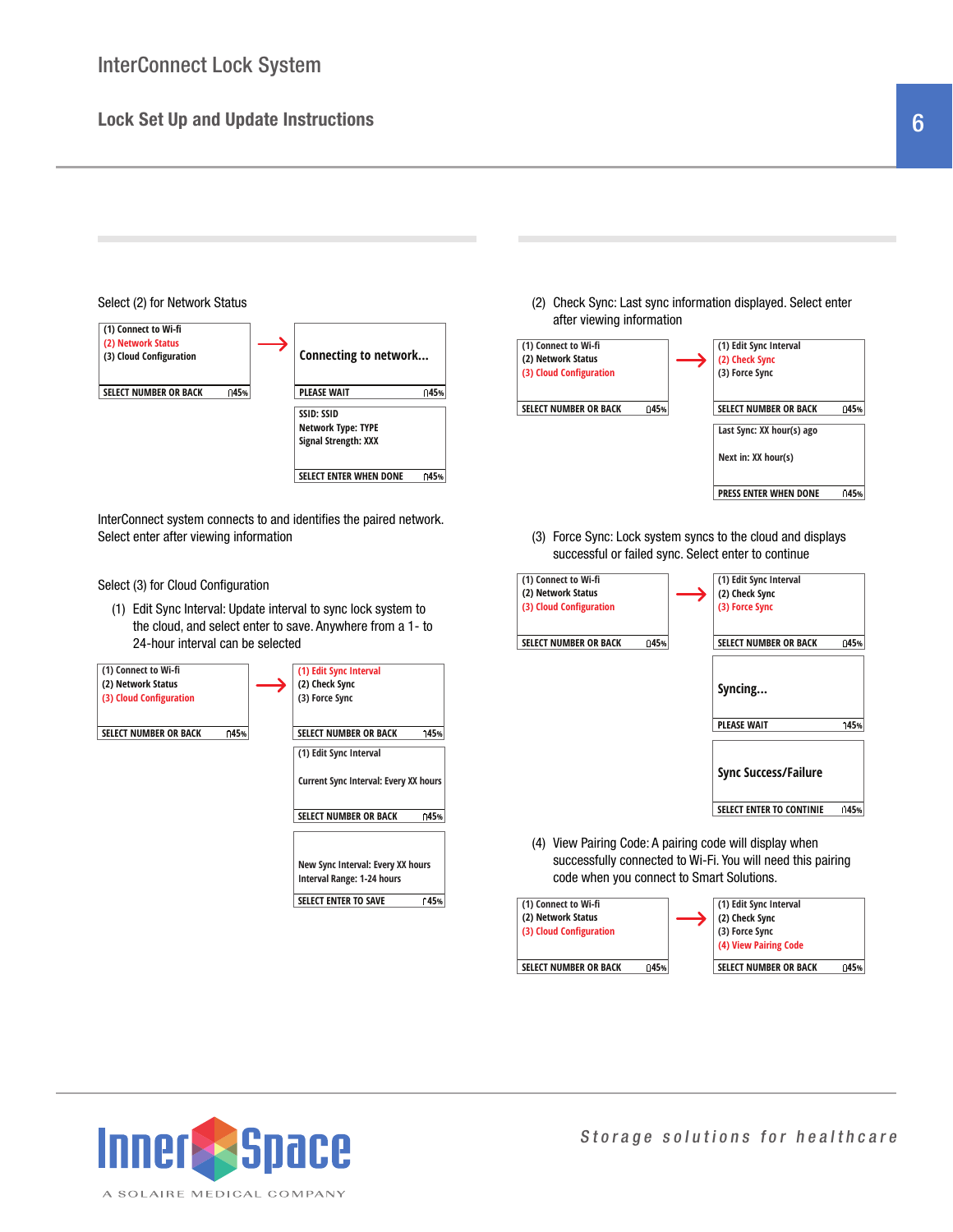### **Access**

Select (4) from Settings menu for Access

| $(1)$ Lock                   |      |
|------------------------------|------|
| (2) User                     |      |
| $(3)$ Wi-fi                  |      |
| (4) Access                   |      |
|                              |      |
| <b>SELECT NUMBER OR BACK</b> | 145% |
|                              |      |

Select the lock latch you're assigning access type to. A Pace cart will have 1 lock latch, a Roam cart could have 1 or 2 lock latches depending on the number of doors.



The current setting is displayed on the screen. Select (1) to edit

Select new access type by selecting option from menu: (1) PIN, (2) Card (badge), (3) PIN or card (badge), or (4) PIN and card (badge)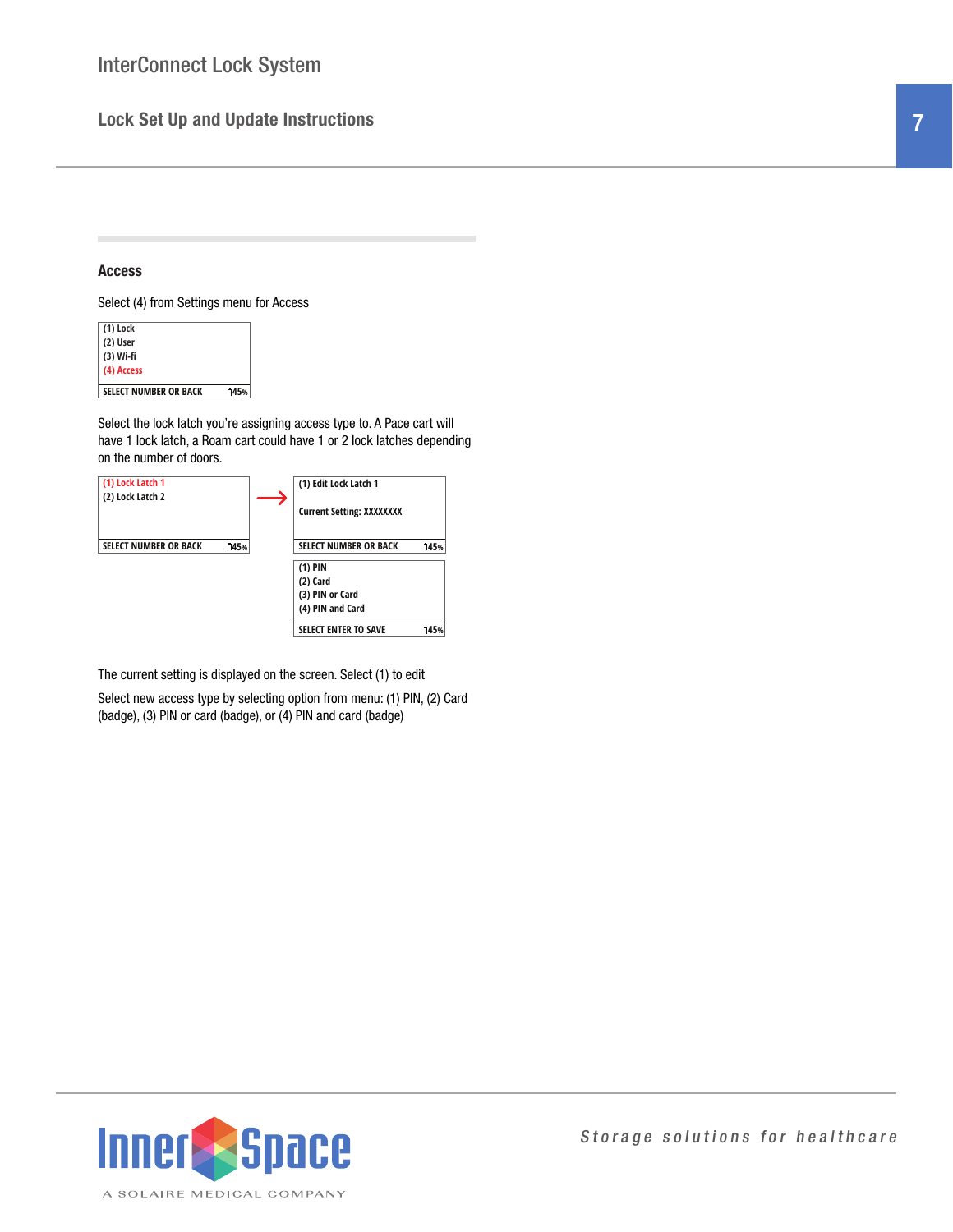# **Unlocking the Cart**

The InterConnect home screen displays the cart name and location that was entered during lock setup.

To start, enter credentials (PIN, badge, PIN or badge, and PIN and badge)

If login was successful, an Access Granted message will display and the cart doors/drawers will unlock

If access was denied, one of 2 messages will be displayed:

- Unknown User will display if your user profile has not been set up
- Not Authorized will display if your profile has been set up, but you do not have permission to access this cart

### **Set Lock**

Press LOCK/CLEAR button at any time to move all lock latches to their locked position

# **Resetting Factory Settings**

The reset function clears all user data from the lock as well as audit records, lock preferences, network configuration, and device serial number. Please contact an InnerSpace service technician at 888-435-2256 before resetting factory settings.

### **Reset factory settings**

Disconnect the power by removing a battery from the battery pack and wait at least 10 seconds. At the same time, press and hold HOME and SETTINGS while returning the battery to the battery pack